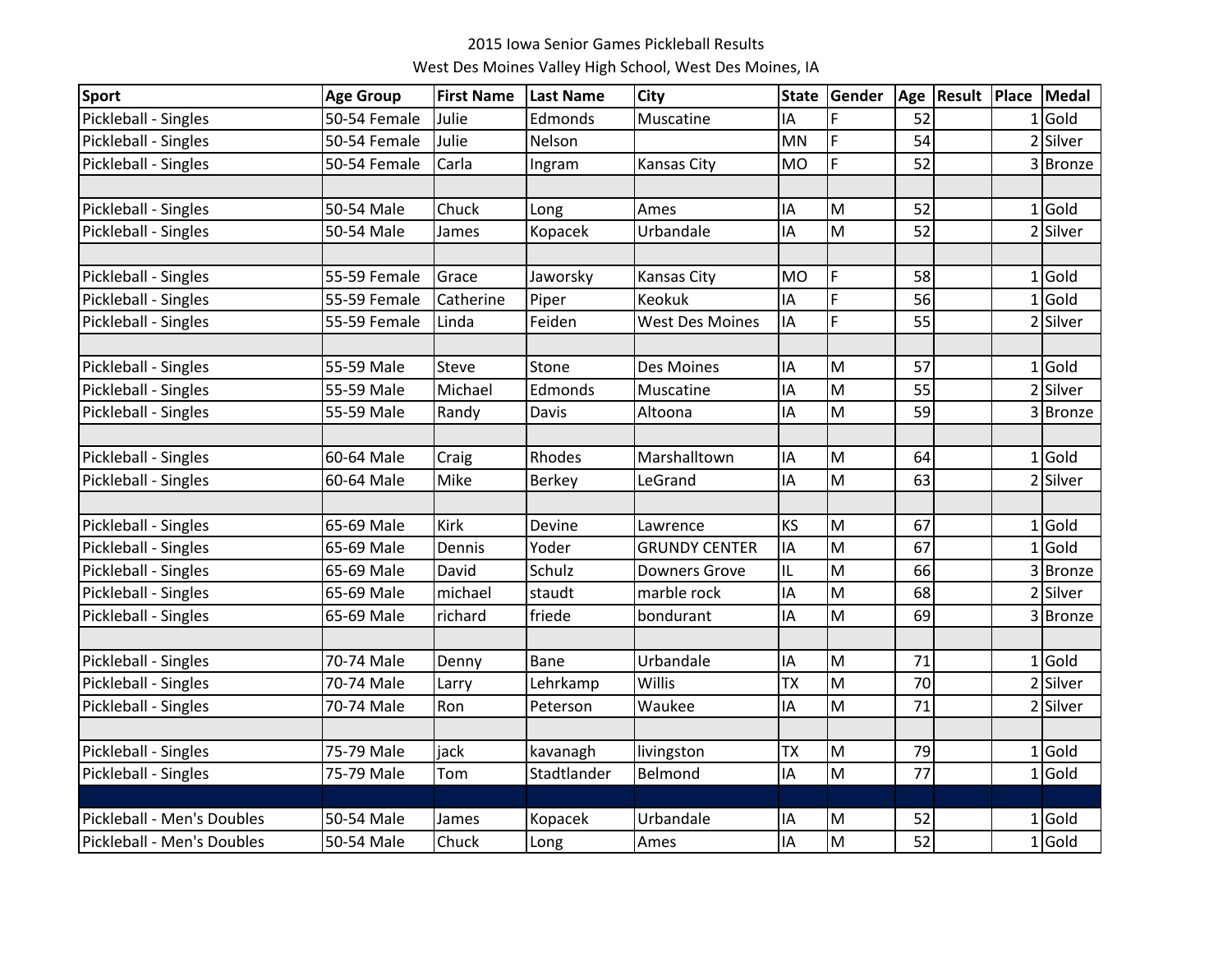| Pickleball - Men's Doubles        | 55-59 Male | Michael      | Minear         | Clive                | IA        | M | 55              |                | $1$ Gold |
|-----------------------------------|------------|--------------|----------------|----------------------|-----------|---|-----------------|----------------|----------|
| Pickleball - Men's Doubles        | 55-59 Male | Robert       | Clark          | Caledonia            | IL        | M | 61              |                | $1$ Gold |
| Pickleball - Men's Doubles        | 55-59 Male | <b>Steve</b> | Stone          | Des Moines           | IA        | M | 57              |                | 1 Gold   |
| Pickleball - Men's Doubles        | 55-59 Male | Michael      | Edmonds        | Muscatine            | IA        | M | 55              |                | $1$ Gold |
| Pickleball - Men's Doubles        | 55-59 Male | ted          | crissman       | Robins               | IA        | M | 55              | $\overline{2}$ | Silver   |
| Pickleball - Men's Doubles        | 55-59 Male | Phillip      | Freeman        | cedar rapids         | IA        | M | 61              |                | 2 Silver |
| Pickleball - Men's Doubles        | 55-59 Male | Dennis       | Kelly          | Clive                | IA        | M | 64              |                | 3 Bronze |
| Pickleball - Men's Doubles        | 55-59 Male | Kenneth      | Hopper         | Waukee               | IA        | M | 59              |                | 3Bronze  |
|                                   |            |              |                |                      |           |   |                 |                |          |
| Pickleball - Men's Doubles        | 60-64 Male | Craig        | Rhodes         | Marshalltown         | IA        | M | 64              |                | $1$ Gold |
| Pickleball - Men's Doubles        | 60-64 Male | Mike         | <b>Berkey</b>  | LeGrand              | IA        | M | 63              |                | $1$ Gold |
| Pickleball - Men's Doubles        | 60-64 Male | Lyle         | Theisen        | Marion               | IA        | M | 63              |                | 2 Silver |
| Pickleball - Men's Doubles        | 60-64 Male | Robert       | Thomas         | Cedar Rapids         | IA        | M | 61              |                | 2 Silver |
| Pickleball - Men's Doubles        | 60-64 Male | Lyle         | Clark          | Mission              | <b>TX</b> | M | 61              |                | 3 Bronze |
| Pickleball - Men's Doubles        | 60-64 Male | <b>Kirk</b>  | Devine         | Lawrence             | KS        | M | 67              |                | 3 Bronze |
| Pickleball - Men's Doubles        | 60-64 Male | michael      | staudt         | marble rock          | ΙA        | M | 68              |                | 3 Bronze |
| Pickleball - Men's Doubles        | 60-64 Male | Rich         | Koenigsfeld    | Marble Rock          | IA        | M | 63              |                | 3 Bronze |
|                                   |            |              |                |                      |           |   |                 |                |          |
| Pickleball - Men's Doubles        | 65-69 Male | Ernie        | Tomlinson      | The Villages         | <b>FL</b> | M | 66              |                | $1$ Gold |
| Pickleball - Men's Doubles        | 65-69 Male | Dan          | Dolan          | Grimes               | IA        | M | 67              |                | $1$ Gold |
| Pickleball - Men's Doubles        | 65-69 Male | Denny        | Bane           | Urbandale            | IA        | M | 71              |                | 1 Gold   |
| Pickleball - Men's Doubles        | 65-69 Male | Ron          | <b>Iverson</b> | Urbandale            | ΙA        | M | 65              |                | $1$ Gold |
| <b>Pickleball - Men's Doubles</b> | 65-69 Male | Dennis       | Kaven          | Ankeny               | IA        | M | 71              |                | 2 Silver |
| Pickleball - Men's Doubles        | 65-69 Male | Tom          | Moore          | Johnston             | IA        | M | 68              |                | 2 Silver |
| Pickleball - Men's Doubles        | 65-69 Male | Dennis       | Yoder          | <b>GRUNDY CENTER</b> | IA        | M | 67              |                | 3Bronze  |
| Pickleball - Men's Doubles        | 65-69 Male | richard      | friede         | bondurant            | IA        | M | 69              |                | 3 Bronze |
|                                   |            |              |                |                      |           |   |                 |                |          |
| Pickleball - Men's Doubles        | 70-74 Male | robert       | smyth          | west des moines      | IA        | M | 73              |                | $1$ Gold |
| <b>Pickleball - Men's Doubles</b> | 75-79 Male | Roy          | Townsend       | Washta               | IA        | M | $\overline{77}$ | $\mathbf{1}$   | lGold    |
| Pickleball - Men's Doubles        | 70-74 Male | Curt         | Goke           | <b>Eden Prairie</b>  | <b>MN</b> | M | 70              |                | 2 Silver |
| Pickleball - Men's Doubles        | 70-74 Male | Ron          | <b>Stiers</b>  | Mesa                 | <b>AZ</b> | M | 71              |                | 2 Silver |
| Pickleball - Men's Doubles        | 70-74 Male | dave         | langrock       | davenport            | IA        | M | 74              |                | 2 Silver |
| Pickleball - Men's Doubles        | 75-79 Male | Bill         | DuVall         | Newton               | IA        | M | 78              |                | 2 Silver |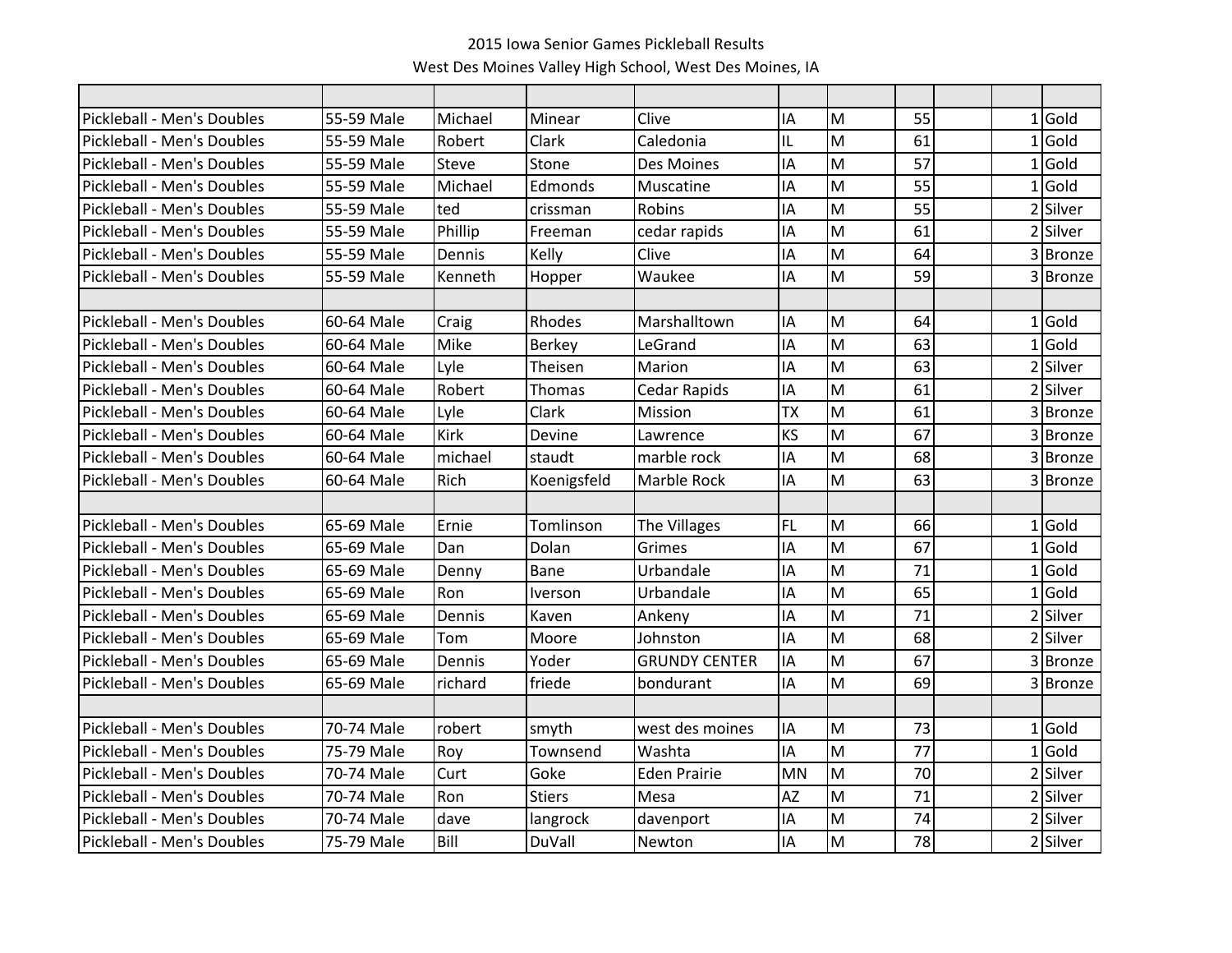| Pickleball - Men's Doubles   | 75-79 Male   | Kenneth      | <b>Beaird</b>  | Keokuk                 | IA        | M  | 77 |              | $1$ Gold    |
|------------------------------|--------------|--------------|----------------|------------------------|-----------|----|----|--------------|-------------|
| Pickleball - Men's Doubles   | 75-79 Male   | jack         | kavanagh       | livingston             | <b>TX</b> | M  | 79 |              | $1$ Gold    |
|                              |              |              |                |                        |           |    |    |              |             |
| Pickleball - Women's Doubles | 50-54 Female | Carla        | Ingram         | Kansas City            | MO        | F  | 52 |              | $1$ Gold    |
| Pickleball - Women's Doubles | 50-54 Female | Grace        | Jaworsky       | <b>Kansas City</b>     | MO        | F. | 58 | $\mathbf{1}$ | <b>Gold</b> |
| Pickleball - Women's Doubles | 50-54 Female | Julie        | Edmonds        | Muscatine              | IA        | F  | 52 |              | $1$ Gold    |
| Pickleball - Women's Doubles | 50-54 Female | Cathy        | <b>Brent</b>   | Ankeny                 | IA        | F  | 61 |              | $1$ Gold    |
| Pickleball - Women's Doubles | 50-54 Female | Sue          | Finn           | Mason City             | IA        | F. | 68 |              | 3 Bronze    |
| Pickleball - Women's Doubles | 50-54 Female | Kay          | <b>Hrubes</b>  | Ocala                  | <b>FL</b> | F. | 52 |              | 3 Bronze    |
|                              |              |              |                |                        |           |    |    |              |             |
| Pickleball - Women's Doubles | 55-59 Female | Deborah      | Winkler        | <b>Keokuk</b>          | IA        | F. | 62 |              | $1$ Gold    |
| Pickleball - Women's Doubles | 55-59 Female | Catherine    | Piper          | <b>Keokuk</b>          | IA        | F  | 56 |              | $1$ Gold    |
| Pickleball - Women's Doubles | 55-59 Female | <b>Kris</b>  | <b>Thomas</b>  | <b>Cedar Rapids</b>    | IA        | F  | 59 |              | 2 Silver    |
| Pickleball - Women's Doubles | 55-59 Female | Ravewan      | Shinatrakool   | <b>Cedar Rapids</b>    | IA        | F. | 67 |              | 2 Silver    |
|                              |              |              |                |                        |           |    |    |              |             |
| Pickleball - Women's Doubles | 60-64 Female | Julie        | <b>Huggins</b> | Des Moines             | IA        | F  | 61 |              | $1$ Gold    |
| Pickleball - Women's Doubles | 60-64 Female | Debbie       | Thornton       | Des Moines             | IA        | F  | 69 |              | $1$ Gold    |
| Pickleball - Women's Doubles | 60-64 Female | Patricia     | Rankins        | Hayward                | WI        | F  | 63 |              | 2 Silver    |
| Pickleball - Women's Doubles | 60-64 Female | <b>Becky</b> | Jungling       | Aplington              | IA        | F. | 66 |              | 2 Silver    |
| Pickleball - Women's Doubles | 60-64 Female | Rita         | Leitzinger     | Norwalk                | IA        | F  | 60 |              | 2 Silver    |
| Pickleball - Women's Doubles | 60-64 Female | Rebecca      | Webb           | Norwalk                | IA        | F. | 64 |              | 2 Silver    |
|                              |              |              |                |                        |           |    |    |              |             |
| Pickleball - Women's Doubles | 65-69 Female | Connie       | Reker          | St. Louis              | <b>MO</b> | F. | 69 |              | $1$ Gold    |
| Pickleball - Women's Doubles | 65-69 Female | Ruby         | <b>Moss</b>    | St. Louis              | <b>MO</b> | F. | 71 |              | $1$ Gold    |
| Pickleball - Women's Doubles | 65-69 Female | Cheryl       | Crawford       | <b>Windsor Heights</b> | IA        | F  | 67 |              | $1$ Gold    |
| Pickleball - Women's Doubles | 65-69 Female | Linda        | Richman        | Windsor Heights,       | IA        | F. | 67 |              | $1$ Gold    |
| Pickleball - Women's Doubles | 65-69 Female | Mary         | Foraker        | Coralville             | IA        | F. | 67 |              | 2 Silver    |
| Pickleball - Women's Doubles | 65-69 Female | Caren        | Pedersen       | North Liberty          | IA        | F  | 67 |              | 2 Silver    |
|                              |              |              |                |                        |           |    |    |              |             |
| Pickleball - Women's Doubles | 70-74 Female | Jane         | Goke           | <b>Eden Prairie</b>    | <b>MN</b> | F. | 71 |              | $1$ Gold    |
| Pickleball - Women's Doubles | 70-74 Female | Ruth         | <b>Baker</b>   | Iowa City              | IA        | F  | 74 |              | $1$ Gold    |
| Pickleball - Women's Doubles | 70-74 Female | Donna        | Crookham       | Oskaloosa              | IA        | F  | 73 | $\mathbf{1}$ | Gold        |
| Pickleball - Women's Doubles | 70-74 Female | Charlotte    | Shrago         | Oskaloosa              | IA        | F. | 72 |              | $1$ Gold    |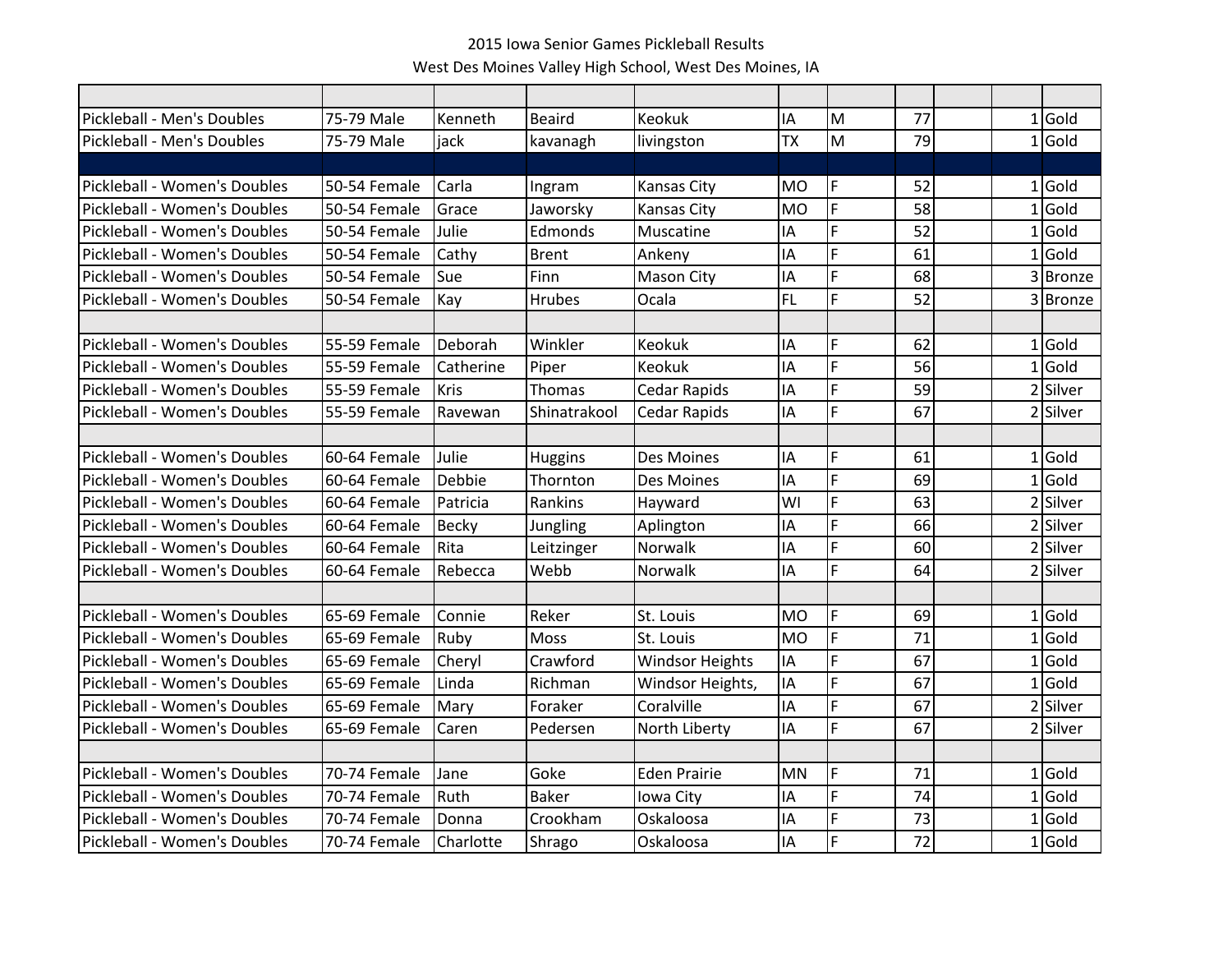| <b>Pickleball - Mixed Doubles</b> | $50 - 54$ | Carla        | Ingram                       | Kansas City            | <b>MO</b> | F  | 52 |                | $1$ Gold |
|-----------------------------------|-----------|--------------|------------------------------|------------------------|-----------|----|----|----------------|----------|
| <b>Pickleball - Mixed Doubles</b> | $50 - 54$ | <b>Kirk</b>  | Devine                       | Lawrence               | KS        | M  | 67 |                | $1$ Gold |
| <b>Pickleball - Mixed Doubles</b> | 50-54     | Julie        | Edmonds                      | Muscatine              | IA        | F. | 52 |                | $1$ Gold |
| <b>Pickleball - Mixed Doubles</b> | 50-54     | Michael      | Edmonds                      | Muscatine              | IA        | M  | 55 |                | $1$ Gold |
| <b>Pickleball - Mixed Doubles</b> | 50-54     | Julie        | Nelson                       |                        | <b>MN</b> | F  | 54 |                | 3 Bronze |
| <b>Pickleball - Mixed Doubles</b> | 50-54     | <b>Bob</b>   | Farber                       | Des Moines             | IA        | M  | 64 |                | 3Bronze  |
|                                   |           |              |                              |                        |           |    |    |                |          |
| <b>Pickleball - Mixed Doubles</b> | 55-59     | Grace        | Jaworsky                     | Kansas City            | <b>MO</b> | F  | 58 |                | $1$ Gold |
| <b>Pickleball - Mixed Doubles</b> | 55-59     | <b>Steve</b> | Stone                        | Des Moines             | IA        | M  | 57 |                | $1$ Gold |
| <b>Pickleball - Mixed Doubles</b> | 55-59     | Kris         | Thomas                       | Cedar Rapids           | IA        | F  | 59 |                | $1$ Gold |
| <b>Pickleball - Mixed Doubles</b> | 55-59     | Robert       | Thomas                       | <b>Cedar Rapids</b>    | IA        | M  | 61 |                | $1$ Gold |
| <b>Pickleball - Mixed Doubles</b> | 55-59     | Julie        | <b>Huggins</b>               | Des Moines             | IA        | F. | 61 |                | 2 Silver |
| Pickleball - Mixed Doubles        | 55-59     | ted          | crissman                     | Robins                 | IA        | M  | 55 |                | 2 Silver |
|                                   |           |              |                              |                        |           |    |    |                |          |
| <b>Pickleball - Mixed Doubles</b> | 60-64     | Mary         | Foraker                      | Coralville             | IA        | F  | 67 |                | 1 Gold   |
| <b>Pickleball - Mixed Doubles</b> | 60-64     | Craig        | Rhodes                       | Marshalltown           | IA        | M  | 64 | 1              | Gold     |
| <b>Pickleball - Mixed Doubles</b> | 60-64     | Deanna       | <b>Berkey</b>                | LeGrand                | IA        | F. | 62 |                | 2 Silver |
| <b>Pickleball - Mixed Doubles</b> | 60-64     | Mike         | <b>Berkey</b>                | LeGrand                | IA        | M  | 63 |                | 2 Silver |
| <b>Pickleball - Mixed Doubles</b> | 60-64     | Ravewan      | Shinatrakool                 | <b>Cedar Rapids</b>    | IA        | F  | 67 |                | 3 Bronze |
| <b>Pickleball - Mixed Doubles</b> | 60-64     | Lyle         | Theisen                      | Marion                 | IA        | M  | 63 |                | 3 Bronze |
| <b>Pickleball - Mixed Doubles</b> | 60-64     | Cathy        | <b>Brent</b>                 | Ankeny                 | IA        | F. | 61 |                | 3 Bronze |
| <b>Pickleball - Mixed Doubles</b> | 60-64     | Rich         | <b>Brent</b>                 | Ankeny                 | IA        | M  | 63 |                | 3Bronze  |
|                                   |           |              |                              |                        |           |    |    |                |          |
| <b>Pickleball - Mixed Doubles</b> | 65-69     | Cheryl       | Crawford                     | <b>Windsor Heights</b> | IA        | F  | 67 |                | $1$ Gold |
| <b>Pickleball - Mixed Doubles</b> | 65-69     | Dennis       | Kaven                        | Ankeny                 | IA        | M  | 71 |                | $1$ Gold |
| <b>Pickleball - Mixed Doubles</b> | 65-69     | Debbie       | Thornton                     | Des Moines             | IA        | F. | 69 | $\overline{2}$ | Silver   |
| <b>Pickleball - Mixed Doubles</b> | 65-69     | Denny        | Bane                         | Urbandale              | IA        | M  | 71 |                | 2 Silver |
| <b>Pickleball - Mixed Doubles</b> | 65-69     | Linda        | Richman                      | Windsor Heights,       | IA        | F. | 67 |                | 3 Bronze |
| <b>Pickleball - Mixed Doubles</b> | 65-69     | Ron          | <i><u><b>Iverson</b></u></i> | Urbandale              | IA        | M  | 65 |                | 3 Bronze |
|                                   |           |              |                              |                        |           |    |    |                |          |
| <b>Pickleball - Mixed Doubles</b> | 70-74     | Ruby         | Moss                         | St. Louis              | <b>MO</b> | F  | 71 |                | $1$ Gold |
| <b>Pickleball - Mixed Doubles</b> | 70-74     | Mike         | Louie                        | Gurnee                 | IL        | M  | 72 |                | $1$ Gold |
| <b>Pickleball - Mixed Doubles</b> | 70-74     | Ruth         | <b>Baker</b>                 | Iowa City              | IA        | F. | 74 |                | $1$ Gold |